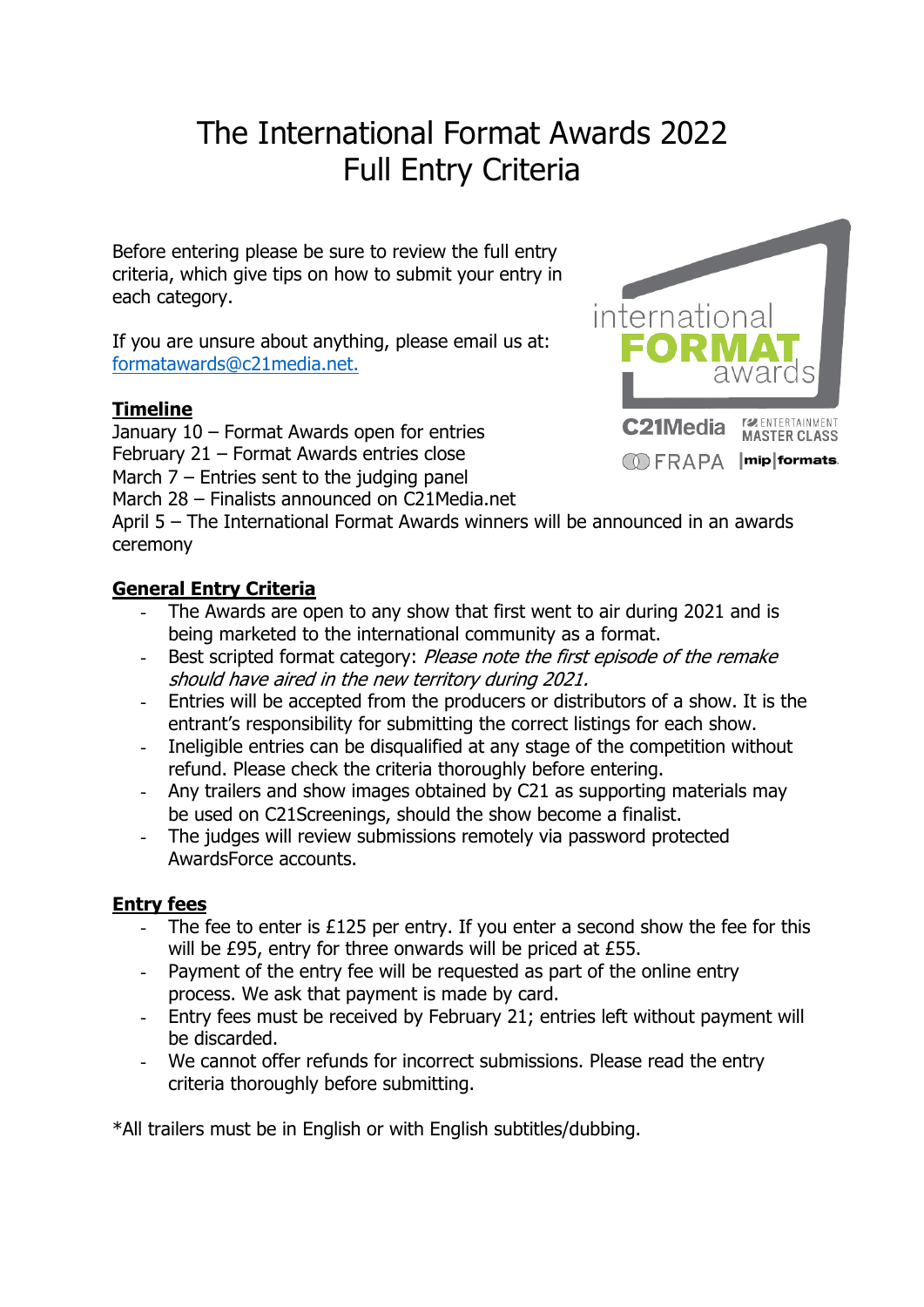## **Supporting materials**

To complete your entry, we require the following supporting materials:

- Production/Distribution/Channel/TX date details
- A short show pitch
- Show synopsis
- One show trailer (up to three minutes long)  $-16:9$ , landscape, mov or mp4, 1.5GB max file size (If entering 'Best Host', please assure you send in a clip that focuses on the nominee.)
- One full-length episode 16:9, landscape, mov or mp4, size 5GB max file size Show logo (landscape) – any size, png or jpg
- Key art image (optional)

\*All content is judged via C21's AwardForce platform. C21 will not publish this content online without your permission.

## **Full entry criteria by category**

## **Best Brand-Driven Format**

More than just a bit of product placement or brand integration, this category is about formats that owe their existence to a brand or advertiser that has played a crucial part in the format's creation. The format could be a studio-based gameshow or factual entertainment chat show, but it was brought to television with the key input of a brand.

## **Best Competition Reality Format**

Competition reality can encompass everything from survival format Bear Grylls – Mission Survive to talent searches The X Factor and So You Think You Can Dance. At its core, there is a winner. Participants (celebrities or public) are playing to win – be that a job (The Apprentice), money or even a relationship (The Bachelorette). Even though some of the competition takes place in a studio, nowadays, nearly all have out-of-studio elements not least of which is public voting.

## **Best Comedy Format**

This category is for unscripted comedies, not sitcoms. These are comedy formats in studio or the field that might involve comedy sketches, improv, panels or hidden cameras. These are often confused with quiz shows except in comedies the answers aren't important; the laughs are the thing.

## **Best Factual Entertainment Format**

In our awards, factual entertainment has a broader definition than used in Britain where factual and factual entertainment mean different things. For these awards, factual entertainment formats are formats, shot in the field or in studios where there is not competition but rather the exploration of a slice of life either for elucidation or for entertainment. The topics could be life or death (Deadliest Catch) or lifestyle (cooking).